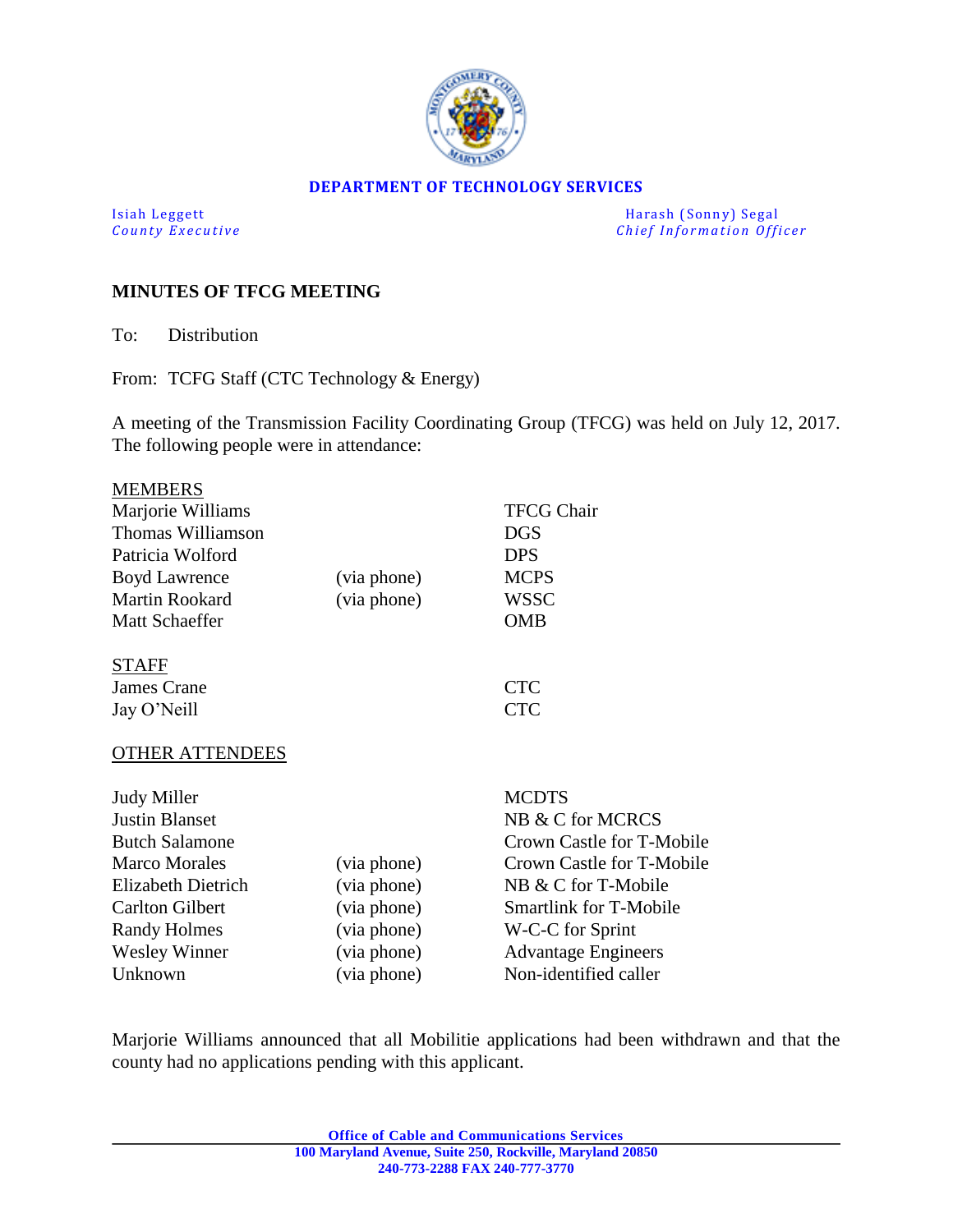Minutes of TFCG Meeting Held July 12, 2017 Page 2 of 12

## **Action Item: Meeting Minutes**

**Discussion:** Martin Rookard moved that the June minutes be approved as written. Patricia Wolford seconded the motion and it was unanimously approved.

## **Action Item: Consent Agenda**

#### **Consent Agenda**

| 1. Application Number: 201706-11 Type: Colocation | <i>Received (date):</i> $5/16/2017$ |
|---------------------------------------------------|-------------------------------------|
|                                                   | <b>Revised:</b> $06/05/2017$        |
|                                                   | <b>Revised:</b> $06/13/2017$        |

## *Applicant:* MCRCS

*Site Name/Location:* Berkshire Towers/11200 Lockwood Dr (Oak Leaf Dr), White Oak *Zoning Standard:* R-10 *Property Owner* Enclave Holdings *Description:* On a 214' apartment building: replace three 18'-high omni antennas at 179', one 11'-high dipole antenna and two 21'-high antennas at 185'. Install a 10'-high equipment shelter on the rooftop. *Tower Coordinator Recommendation:* Recommended

*2. Application Number:* 201706-12 *Type:* Colocation *Received (date):* 5/16/2017

 *Revised:* 06/05/2017  *Revised:* 06/13/2017

*Applicant:* MCRCS

*Site Name/Location:* Hampshire Greens Tank/15916 New Hampshire Ave, Spencerville *Zoning Standard:* RE-2C *Property Owner* WSSC *Description:* On at 154' water tank: - Replace four 21' Omni antennas at 154'. Attach one 11'-high dipole antenna at 154' and one 9'-high dipole antenna at 149'. Attach two 6'-wide dish at 151'. Replace existing equipment shelter and generator. **Tower Coordinator Recommendation:** Conditioned on the applicant providing written approval from WSSC of the attachment at the time of permitting.

It was brought to the committee's attention by WSSC that the owner of this site is not MNCPP. The owner is WSSC. The applicant stated that they had no objection in making the ownership change on the application. James Crane confirmed that all past applications on this site had been treated as a WSSC on the MC Atlas. Martin Rookard added that WSSC is the owner of this tank as well as the site that it is on and that the change had to be made on the application in order for it to be approved.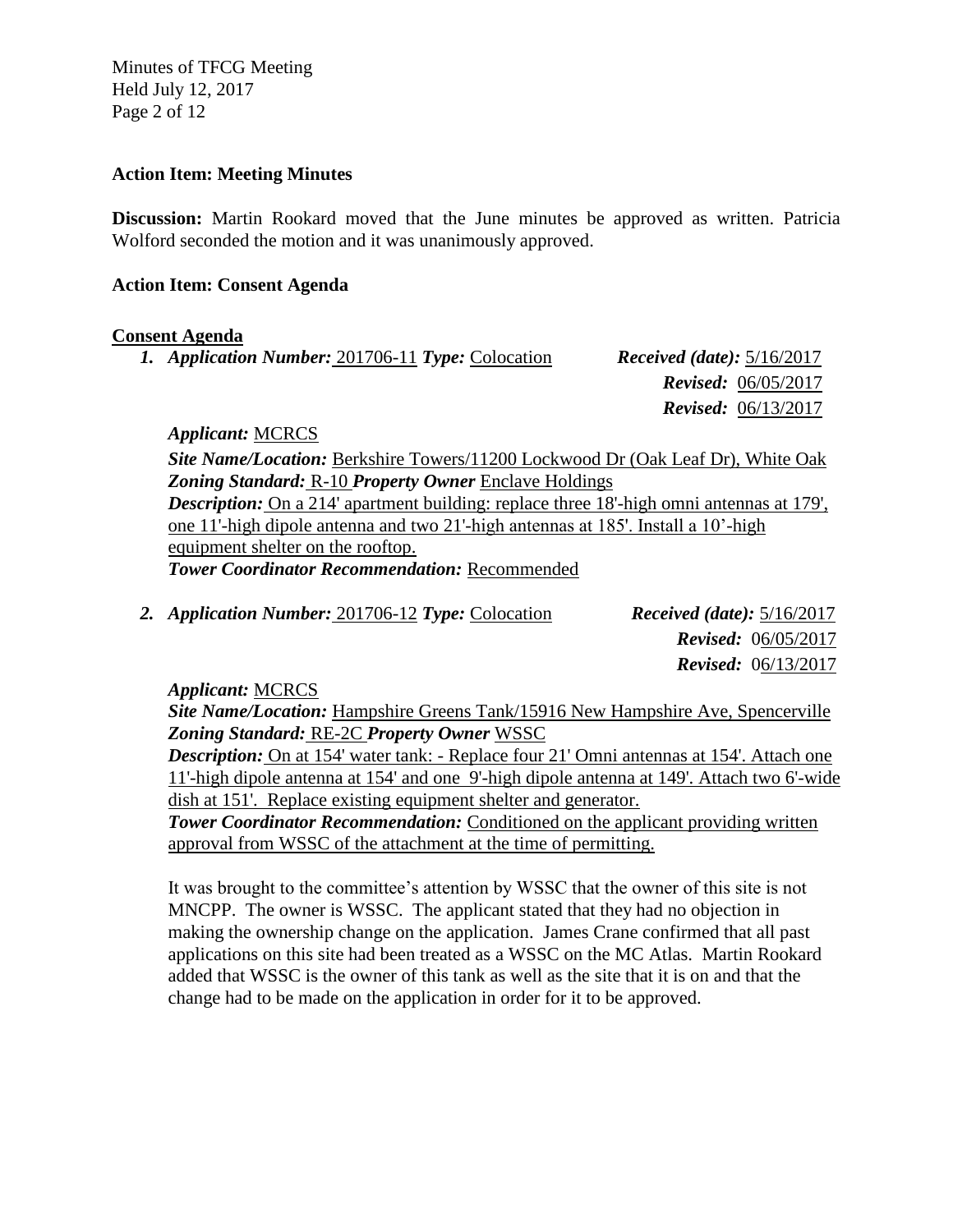Minutes of TFCG Meeting Held July 12, 2017 Page 3 of 12

*3. Application Number:* 201706-13 *Type:* Colocation *Received (date):* 5/16/2017

 *Revised:* 06/05/2017  *Revised:* 06/13/2017

*Applicant:* MCRCS *Site Name/Location:* Montgomery College Germantown/20200 Observation Dr, Germantown *Zoning Standard:* LSC-2.0 *Property Owner* State of Maryland *Description:* On a 300' lattice tower: replace one 21'-high omni antenna at 250' and three 21'-high omni antennas at 217'. Replace two 22'-high dipole antennas at 160'. Replace one 6'-wide dish at 250' and add one 6'-wide dish at 127'. Replace existing equipment shelter and generator. **Tower Coordinator Recommendation:** Conditioned on the applicant providing written

approval from Montgomery College at the time of permitting.

*4. Application Number:* 201706-14 *Type:* Colocation *Received (date):* 5/16/2017

 *Revised:* 06/05/2017  *Revised:* 06/13/2017

*Applicant:* MCRCS

*Site Name/Location:* Damascus Tower/26149 Ridge Rd, Damascus *Zoning Standard:* CRT-1.75 *Property Owner* Montgomery County *Description:* On a 255' lattice tower: Attach two 21'-high omni antennas at 255'. Attach three 14'-high omni antennas at 220'. Attach 8'-wide dish at 245 and two 6'-wide dish at 127' and 213'. Replace existing equipment shelter and generator. *Tower Coordinator Recommendation:* Recommended

*5. Application Number:* 201706-15 *Type:* Colocation *Received (date):* 5/16/2017

 *Revised:* 06/09/2017

*Applicant:* T-Mobile

*Site Name/Location:* Tri-State Stone Quarry/8200 Seven Locks Rd, Bethesda *Zoning Standard:* R-200 *Property Owner* Ben Porto & Son LTD *Description:* Attach six panel antennas, three 93"-high and three 59"-high, and three RRHs at 135' on a 154' monopole. Install three cabinets and ancillary equipment on new equipment platform inside existing fenced compound. *Tower Coordinator Recommendation:* Recommended

*6. Application Number:* 201706-07 *Type:* Colocation *Received (date):* 5/09/2017  *Revised:* 05/30/2017  *Revised:* 06/14/2017

*Applicant:* T-Mobile *Site Name/Location:* Londonderry Apts/17060 King James Way, Gaithersburg *Zoning Standard:* R-20 *Property Owner* Londonderry Afforadable LLC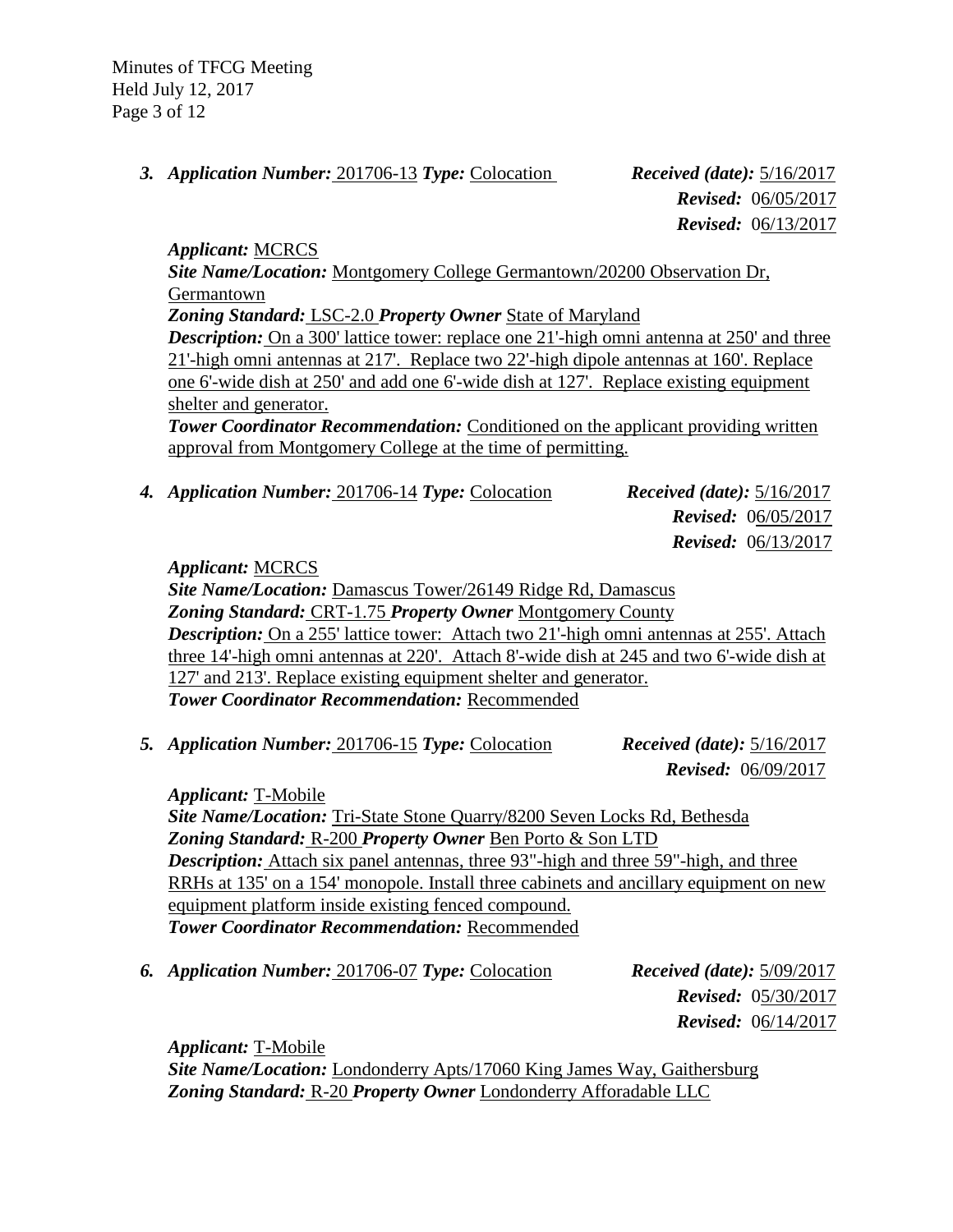Minutes of TFCG Meeting Held July 12, 2017 Page 4 of 12

> *Description:* Attach eight panel antennas, four 57"-high and four 93"-high, four RRHs, and one 24" dish at 86' and 97' on a 96' apartment building. *Tower Coordinator Recommendation:* Recommended

*7. Application Number:* 201706-18 *Type:* Minor Modification *Received (date):* 5/17/2017  *Revised:* 06/14/2017

*Applicant:* T-Mobile *Site Name/Location:* E-Z Storage/12311 Parklawn Dr, Rockville *Zoning Standard:* IL-1.0 *Property Owner* Rockville Land LLLP *Description:* Antenna Change Out: Replace three 57"-high panel antennas at 45' on a 42' storage building. *Tower Coordinator Recommendation:* Recommended

*8. Application Number:* 201706-19 *Type:* Minor Modification *Received (date):* 5/17/2017 *Revised:* 06/14/2017

*Applicant:* T-Mobile *Site Name/Location:* Kenwood Country Club/5601 River Road, Bethesda *Zoning Standard:* R-90 *Property Owner* Kenwood Country Club *Description:* Antenna Change Out: Replace three 57"-high panel antennas at 166' on a 230' lattice tower. *Tower Coordinator Recommendation:* Recommended

- *9. Application Number:* 201707-07 *Type:* Minor Modification *Received (date):* 5/26/2017 *Applicant:* T-Mobile *Site Name/Location:* Extra Space Storage/19500 Frederick Road, Germantown *Zoning Standard:* GR-1.5 *Property Owner* Prisaii II LLC *Description:* Antenna Change Out: Replace three and add one panel antenna, all 57"-high at 80' on a 110' monopole. *Tower Coordinator Recommendation:* Recommended
- *10. Application Number:* 201707-08 *Type:* Minor Modification *Received (date):* 5/26/2017 *Revised:* 06/21/2017

*Applicant:* Verizon Wireless *Site Name/Location:* Trinity United Methodist Church/13700 Schaeffer Rd, Germantown *Zoning Standard:* R-200 *Property Owner* Trinity United Methodist Church *Description:* Antenna Change Out: Replace twelve 72"-high panel antennas and six RRHs at 100' on a 105' bell tower. *Tower Coordinator Recommendation:* Recommended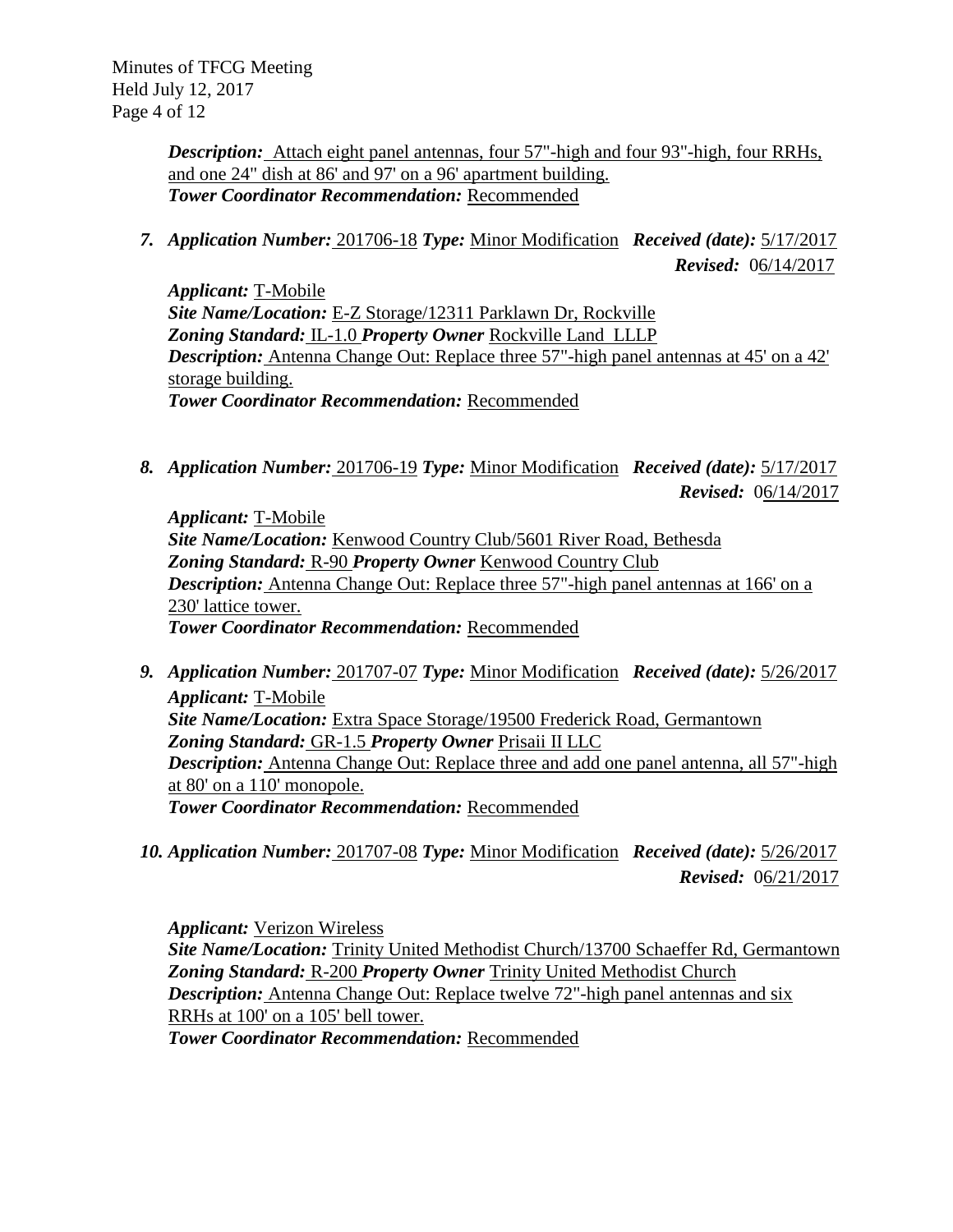Minutes of TFCG Meeting Held July 12, 2017 Page 5 of 12

> *11. Application Number:* 201707-09 *Type:* Minor Modification *Received (date):* 6/05/2017  *Revised:* 6/29/2017

*Applicant:* AT&T Wireless *Site Name/Location:* Brink Water Tank/21701 Ridge Rd, Germantown *Zoning Standard:* AR *Property Owner:* WSSC *Description:* Antenna Change Out: Replace three 96"-high panel antennas and add six RRHs at 105' on a 140' water tank. **Tower Coordinator Recommendation:** Conditioned on the applicant providing written approval from WSSC of the attachment at the time of permitting.

*12. Application Number:* 201707-11 *Type:* Minor Modification *Received (date):* 6/06/2017  *Revised:* 6/26/2017

*Applicant:* T-Mobile *Site Name/Location:* Shady Grove Medical Center/9850 Key West Ave, Rockville *Zoning Standard:* CR 1.0 *Property Owner:* Washington Real Estate Trust *Description:* Attach three 93"-high panels and three RRHs at 62' on a 55' office building. *Tower Coordinator Recommendation:* Recommended

*13. Application Number:* 201707-15 *Type:* Minor Modification *Received (date):* 6/14/2017  *Revised:* 6/27/2017  *Revised:* 7/05/2017

*Applicant:* Verizon Wireless *Site Name/Location:* Avenel Golf Course/10010 Oaklyn Dr, Potomac *Zoning Standard:* RE-2C *Property Owner:* WSSC *Description:* Antenna Change Out: Replace six 96"-high panel antennas and add three RRHs at 127' on a 130' monopole. *Tower Coordinator Recommendation:* Recommended

*14. Application Number:* 201707-16 *Type:* Minor Modification *Received (date):* 6/16/2017 *Revised:* 6/28/2017

*Applicant:* AT&T *Site Name/Location:* PEPCO #103-S/8700 Snouffer School Rd, Gaithersburg *Zoning Standard:* R-200 *Property Owner:* Pepco *Description:* Antenna Change Out: Replace three 73"-high panel antennas at 120' on a 120' transmission tower. *Tower Coordinator Recommendation:* Recommended

*15. Application Number:* 201707-18 *Type:* Minor Modification *Received (date):* 6/16/2017 *Applicant:* T-Mobile *Site Name/Location:* Fire Station #31/12100 Darnestown Rd, Gaithersburg *Zoning Standard:* R-200 *Property Owner* Montgomery County *Description:* Equipment Change Out: Modify and relocate ground equipment adjacent to monopole. Two cabinets to be replaced. A new generator and propane tank added.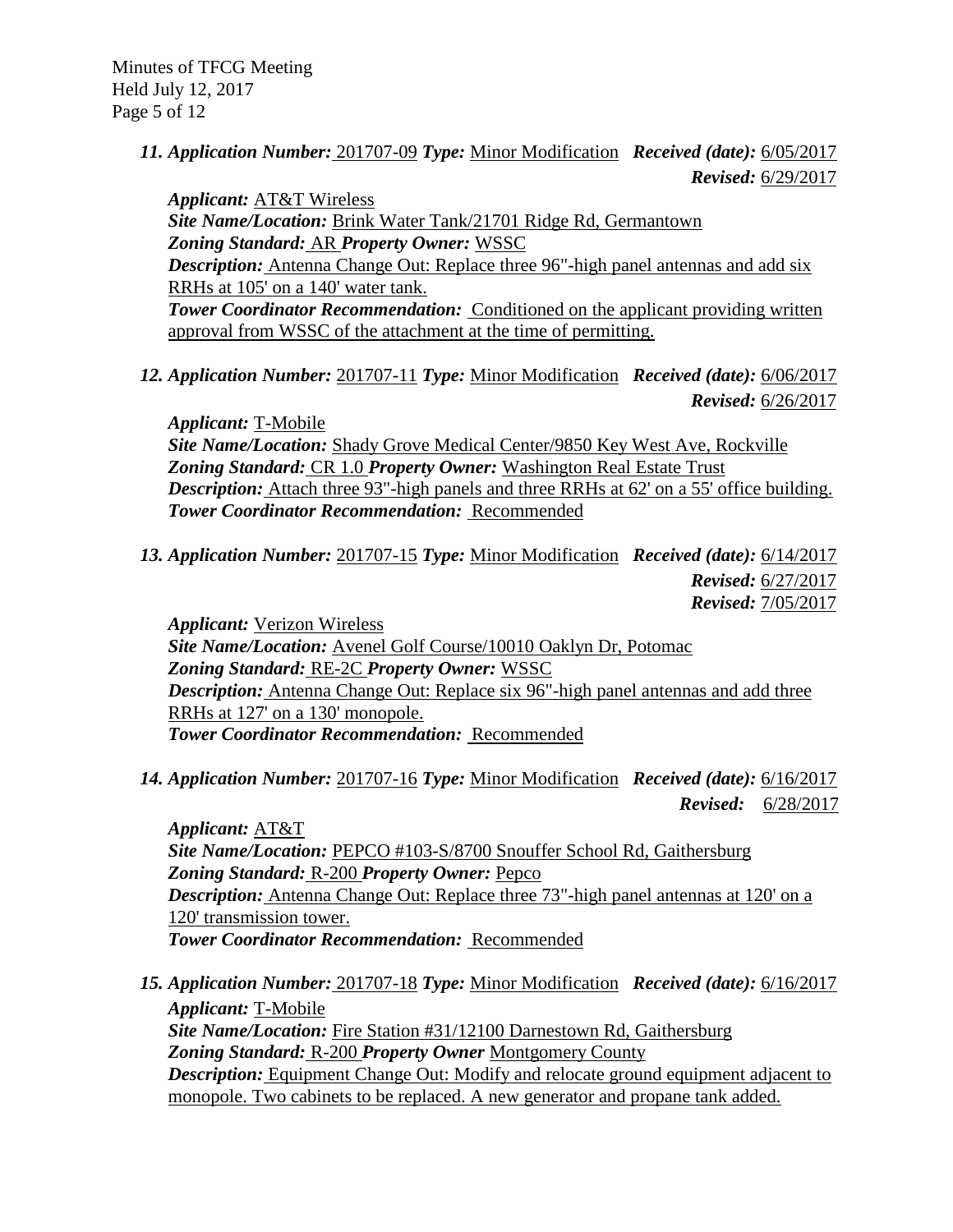*Tower Coordinator Recommendation:* Recommended

*16. Application Number:* 201707-19 *Type:* Minor Modification *Received (date):* 6/16/2017

*Applicant:* Sprint *Site Name/Location:* Renaissance Plaza Apts/14000 Castle Blvd, Silver Spring *Zoning Standard:* R-H *Property Owner:* Green Castle LP *Description:* Attach one 2'-wide dish at 129' on a 115' apartment building *Tower Coordinator Recommendation:* Recommended

*17. Application Number:* 201707-26 *Type:* Minor Modification *Received (date):* 6/21/2017 *Applicant:* Sprint

*Site Name/Location:* Pepco #662-S/Seven Locks Rd/Tuckerman Ln, Potomac *Zoning Standard:* R-90 *Property Owner:* Pepco *Description:* At 110' on a116' transmission tower: replace six panel antennas, three 72"high and three 56"-high; and add nine RRHs. *Tower Coordinator Recommendation:* Recommended

- *18. Application Number:* 201707-27 *Type:* Minor Modification *Received (date):* 6/21/2017 *Applicant:* Sprint *Site Name/Location:* Pepco #681-W/18000 Wickham Rd, Brookeville *Zoning Standard:* RE-1 *Property Owner:* Pepco *Description:* At 150' on a 142' transmission tower: replace six panel antennas, three 72"high and three 56"-high; and add nine RRHs. *Tower Coordinator Recommendation:* Recommended
- *19. Application Number:* 201707-28 *Type:* Minor Modification *Received (date):* 6/21/2017 *Applicant:* Sprint *Site Name/Location:* Pepco #148-N/19800 New Hampshire Ave, Brinklow *Zoning Standard:* RE-2 *Property Owner:* Pepco *Description:* At 140' on a 142' transmission tower: replace six panel antennas, three 72"high and three 56"-high; attach one 2'-wide dish and add nine RRHs **Tower Coordinator Recommendation:** Conditioned on applicant submitting tower modification drawing and passing a Structural Analysis on submission to DPS.

**Motion**: Patricia Wolford moved that all items on the Consent Agenda be recommended taking into consideration the change that must be made to site ownership of Item 2. Martin Rookard seconded the motion and it was unanimously approved.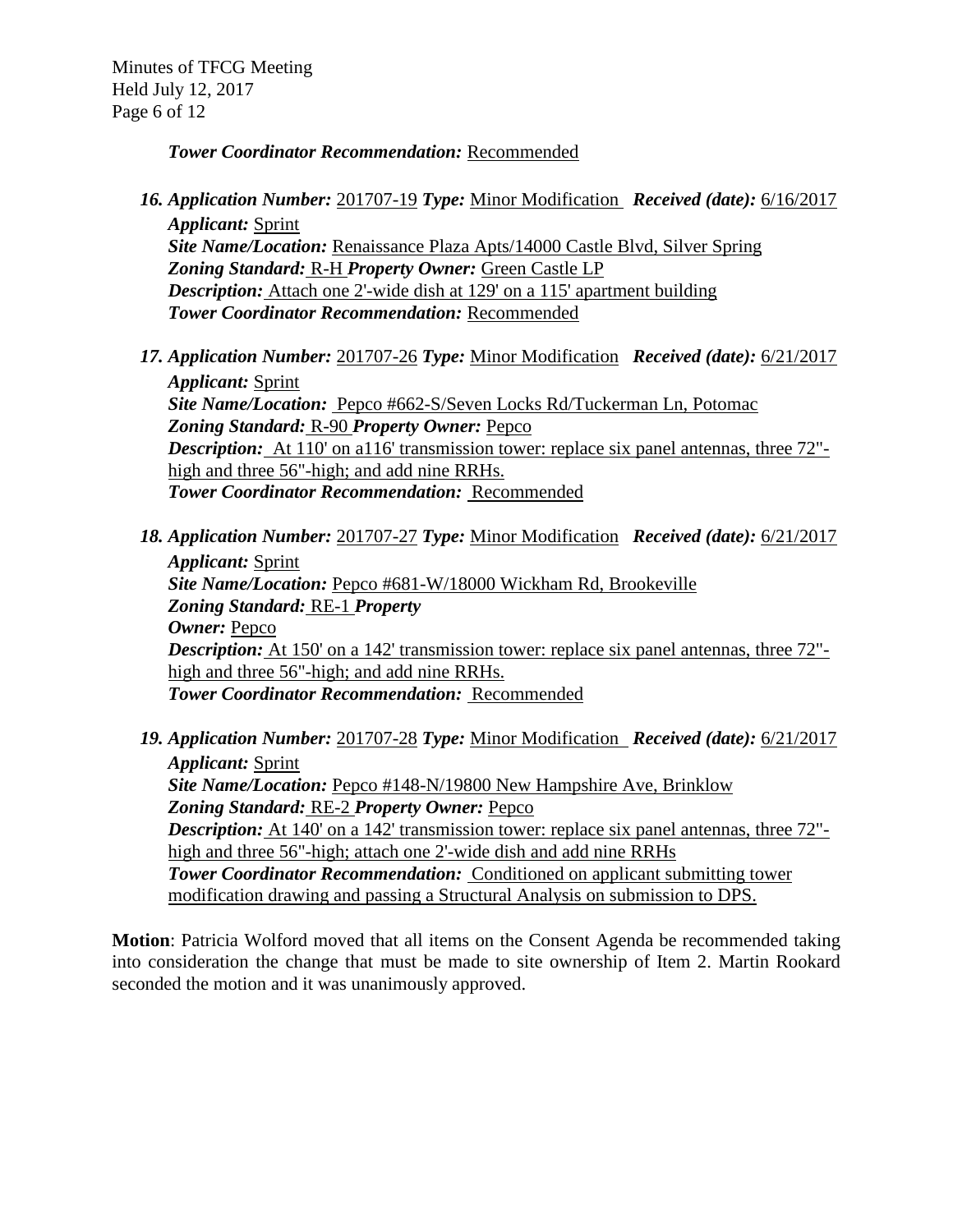Minutes of TFCG Meeting Held July 12, 2017 Page 7 of 12

## **Regular Agenda**

*20. Application Number:* 201704-27 *Type:* Colocation *Received (date):* 3/07/2017

*Revised:* 3/27/2017

*Applicant:* T-Mobile

*Site Name/Location:* Pepco #802417/1107 Sligo Creek Pkwy, Takoma Park *Zoning Standard:* CRT-2.0 *Property Owner* Pepco *Description:* Attach a 48" high omni antenna to the top of a 34' utility pole *Tower Coordinator Recommendation:* Conditioned on the applicant providing the Pepco work order for Pepco pole #802417-730880, a survey confirming the right-of-way designation and confirmation of exclusion from any scenic set back to DPS at the time of permit application.

James Crane summarized the application and indicated that this application had previously been on the May agenda, but had been tabled for further research regarding ownership of the right of way. There had been concerns due to its location in Sligo Creek on the border of Montgomery County & Prince George's County. There was also a question of visual impact on this pole due to its location in Sligo Creek. It is located right where the Sligo Creek trail begins and there is also a memorial for two firefighters from the volunteer fire department in the vicinity. James Crane indicated that Michelle Grace from the Facilities Management Division for Montgomery County Department of Parks was contacted and her staff believes (without doing a survey) that this site is on the Montgomery County right-of-way. They do not oppose the application moving forward, but recommend that the applicant completes a survey verifying ownership and confirmation of exclusion from any scenic set back to DPS at the time of permit application. James Crane also noted that initially the applicant wanted to replace the pole, but later confirmed their intent of placing an antenna on the pole and not replacing it. James added that this pole is in CRT-2 Zoning and that the replacement of the pole is prohibited, however, an attachment of antenna on the pole is allowed.

Marjorie Williams pointed out that the applicant had proposed installing small cell antennas, but in the same application had indicated that they wanted to install 48 inch antennas which are not allowed under a small cell. Marjorie asked why the applicant wants to add 48 inch antennas instead of what is in place in the zoning limit.

Marco Morales from Crown Castle answered that the intent of the 48 inch antennas is to make this site as co-locatable as possible. He added that this antenna would be able to support all frequencies including what they currently know about the upcoming 5G frequencies from carriers.

Marjorie Williams stated that based on the current zoning, Permitting Services would not allow this application to move forward due to the size of the antenna.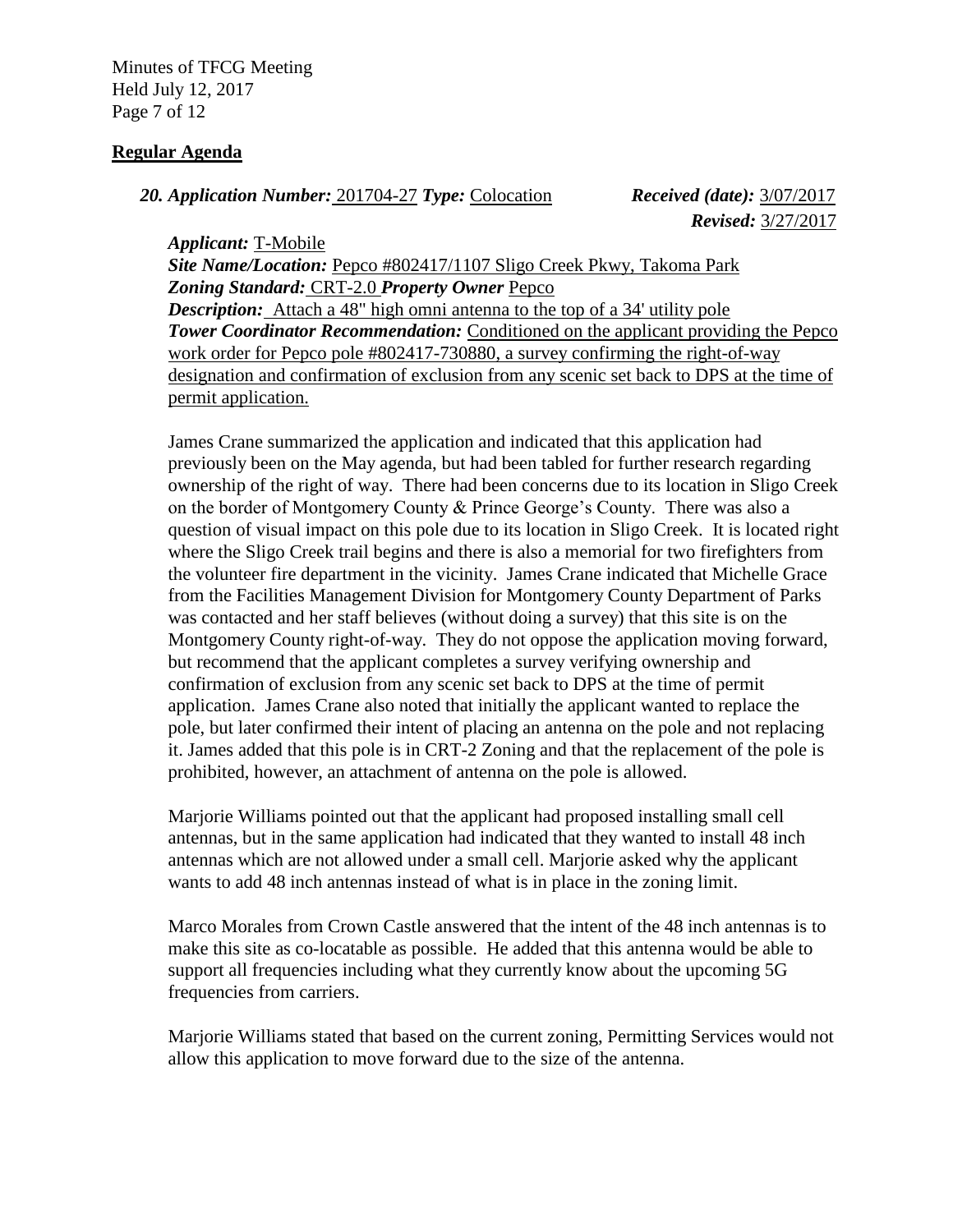Minutes of TFCG Meeting Held July 12, 2017 Page 8 of 12

> Butch Salamon asked if this conclusion was because of the language of DAS vs Small Cell vs antenna height because current DAS legislation would allow them to place a 48 inch antenna on this site.

Marjorie Williams answered that because the application indicated small cell it would not be allowed. Butch added that they had previously talked about small cell meaning the technology not the equipment.

Marjorie Williams stated that she did not see any base stations or hubs where it showed that the applicant would be using DAS installation and that's where the concern came from. No evidence of a DAS network had been shown.

Marco Morales asked what the reason for denying this application would be if they submitted this application as DAS.

Marjorie Williams answered that the issue is the term "small cell" that is consistently present in this application. The solution is not to just revise the wording, but to make sure that this application is truly not a small cell installation.

Marco Morales asked how TFCG differentiates between a Small Cell vs a DAS installation. Marjorie Williams responded that they have discussed the differences before and that DAS is usually part of a network that connects colocations to a base station. DAS vs Small Cell is not interchangeable language that can be used because they are completely different technology. Marjorie again re-stated that no evidence was present in the application that this was a DAS network installation.

Butch Salamon asked what the committee would have to be shown to consider this a DAS installation.

Jay O'Neill answered that evidence would have to be presented in the application showing the base station and repeaters that are feeding nodes via fiber repeating at poles. An existing hub would have to be shown that houses the base stations that controls the DAS.

Marco Morales asked for a confirmation that CTC and Tower Committee would need additional information showing the base station at the hub, the fiber connectivity to each of the node locations and the characterization of front haul and back haul for the system.

Jay O'Neill confirmed that this was correct and would be needed for a consideration under a revised application for the current zoning.

Marjorie Williams added that if they wanted to continue as a small cell application they would have to change the size of the antenna that they want to use. Jay added that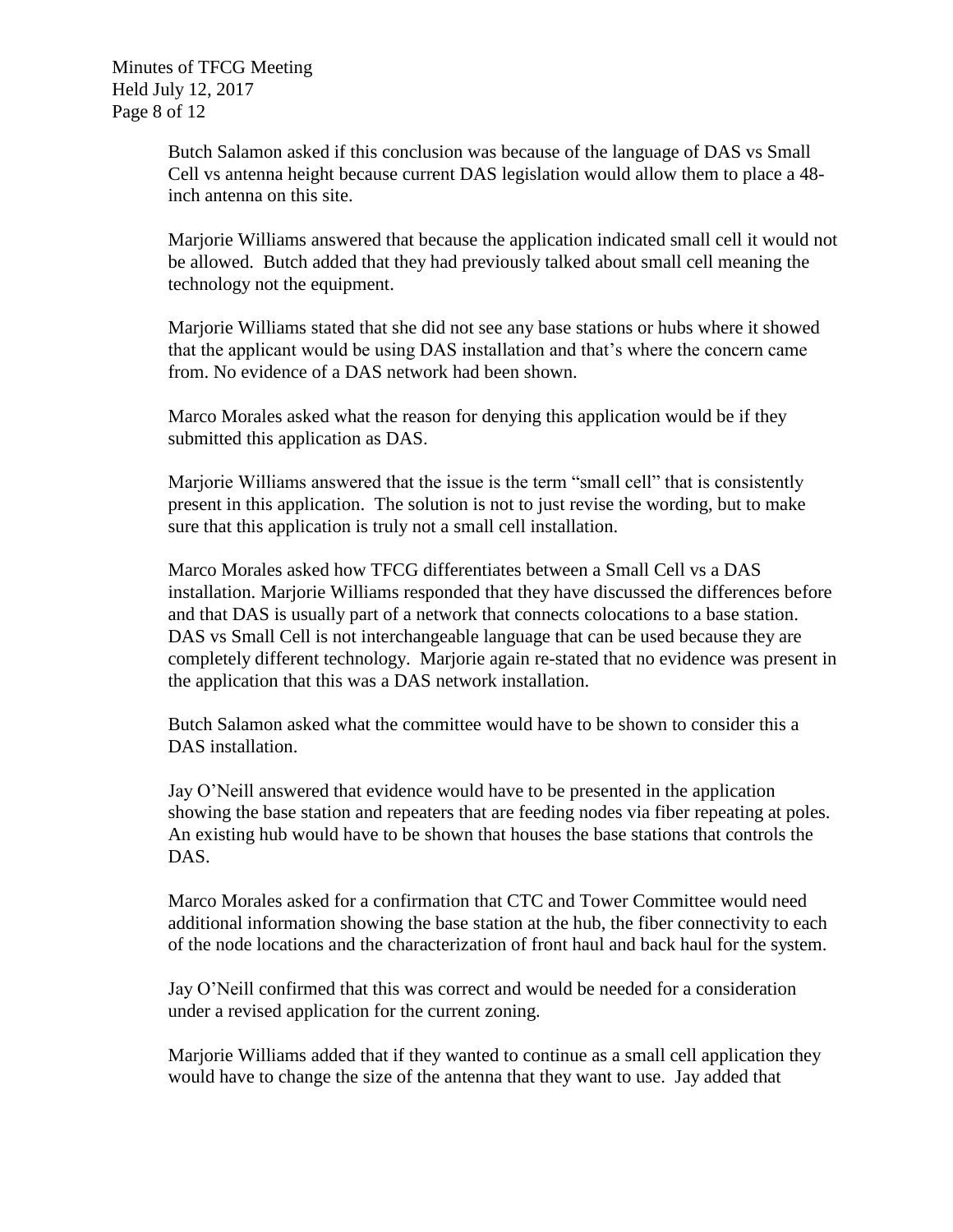Minutes of TFCG Meeting Held July 12, 2017 Page 9 of 12

> multiple antennas could be used such as panel antennas or they could go with a 3-foot antenna if they wanted to proceed as a small cell application.

Marco Morales tabled the applications and stated that they would resubmit.

**Action**: Tabled by the applicant.

*21. Application Number:* 201707-01 *Type:* Colocation *Received (date):* 5/25/2017

 *Revised:* 6/15/2017

*Applicant:* T-Mobile *Site Name/Location:* Grand Bel Manor/3842 Bel Pre Rd, Silver Spring *Zoning Standard:* R-20 *Property Owner* Grand Bel Manor Condominiums *Description:* New Site: Attach eight panels, one dish, and four RRHs at 40' and 43' on 36' apartment building. *Tower Coordinator Recommendation:* Recommended

James Crane summarized the application.

**Action**: Thomas Williamson moved that the application be recommended. Martin Rookard seconded the motion and it was unanimously approved.

| 22. Application Number: 201707-02 Type: Colocation | <i>Received (date):</i> $5/25/2017$ |  |  |
|----------------------------------------------------|-------------------------------------|--|--|
|                                                    | <b>Revised:</b> $6/19/2017$         |  |  |
|                                                    | <b>Revised:</b> $6/28/2017$         |  |  |
| <i>Applicant:</i> T-Mobile                         |                                     |  |  |

*Site Name/Location:* Pepco #803424-900540/8664 11th Ave, Silver Spring *Zoning Standard:* R-60 *Property Owner:* Pepco *Description:* Attach a 48" high omni antenna at 42' 2" to a 38' 6" utility pole. *Tower Coordinator Recommendation:* Not Recommended

James Crane summarized the application and noted it was located directly on the border of Montgomery and Prince George's County. It was not recommended due to its proximity to Montgomery County homes. It was also noted that while not in the Prince George's County right of way, the site was closer to Prince George's County homes than Montgomery County.

Marco Morales stated that Prince George's County did not have a similar 60-foot setback to residential homes as Montgomery County did and that he did not understand how the setback to the Prince George's County home impacted a pole located in Montgomery County.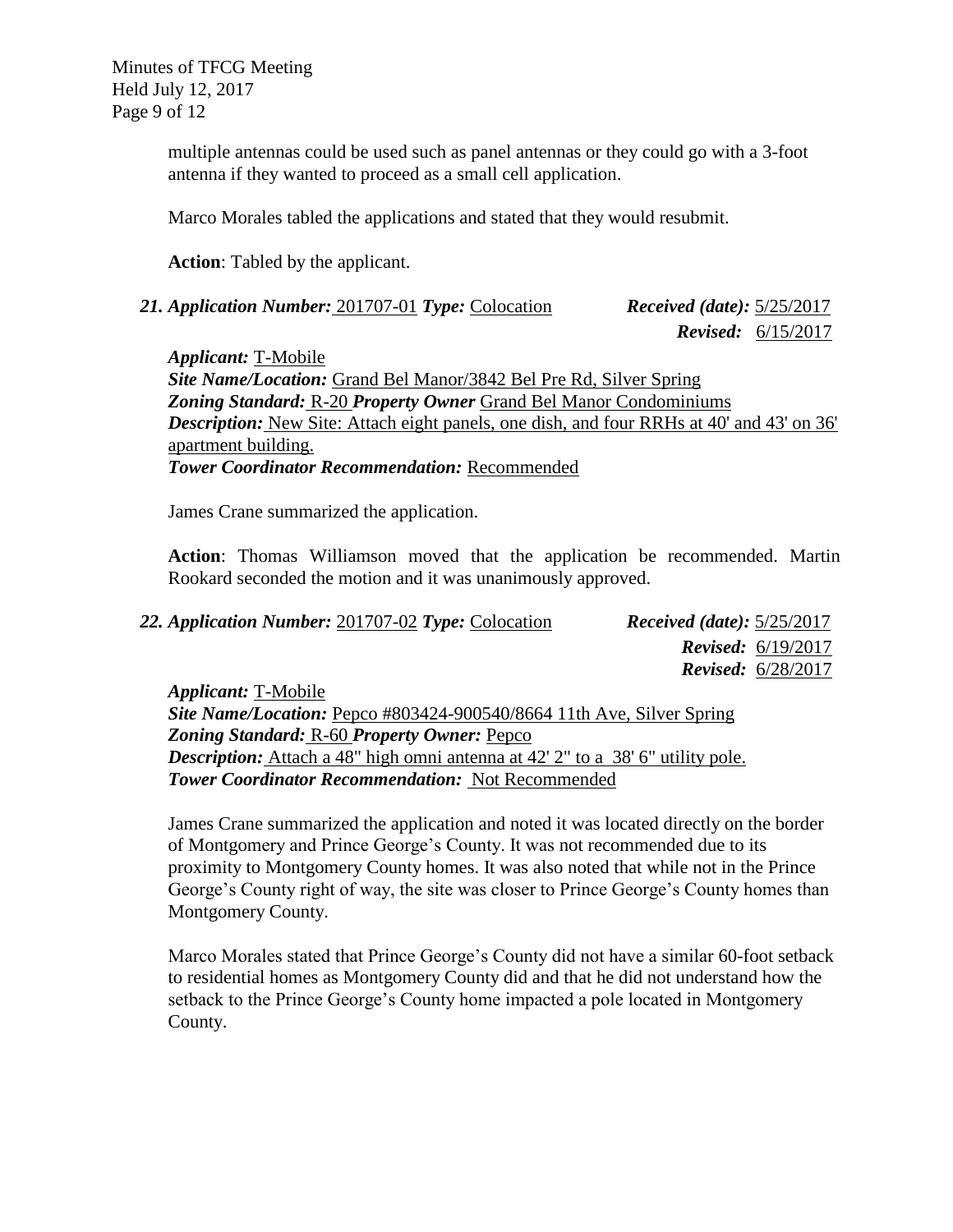Minutes of TFCG Meeting Held July 12, 2017 Page 10 of 12

> Marjorie Williams answered that the committee was still unsure if the pole was at least 60 feet away from the Montgomery County home and that the antenna that was being proposed on a small cell installation was 48 inches, which violated current zoning.

James Crane added that anytime an application site is on the border of two counties it must be noted, but the other county's laws do not impact a decision to recommend or not recommend an application. This application still had the problematic setback within the Montgomery County homes.

Marco Morales stated that he had discussed with James that the setback was around 63 feet.

James Crane answered that figure was not confirmed by a survey and that no setback information was provided in the application. No engineering results were available from Crown Castle and the online tools that were used were too close to the setback to be taken into consideration without a survey.

Marjorie Williams stated that there is also the issue of the 48-inch antenna. Marco Morales decided to table the application as well as the others reflecting the use of a 48 inch antenna.

**Action**: Tabled by Applicant.

| 23. Application Number: 201707-03 Type: Colocation | <i>Received (date):</i> $5/25/2017$ |
|----------------------------------------------------|-------------------------------------|
|                                                    | <b>Revised:</b> $6/19/2017$         |
|                                                    | <b>Revised:</b> $6/28/2017$         |

*Applicant:* T-Mobile *Site Name/Location:* Pepco #802423-370300/1113 Chickasaw Dr, Silver Spring *Zoning Standard:* R-60 *Property Owner:* Pepco *Description:* Attach a 48" high omni antenna at 42' 2" to a 38' 6" utility pole. *Tower Coordinator Recommendation:* Not Recommended

**Action**: Tabled by Applicant.

*24. Application Number:* 201707-04 *Type:* Colocation *Received (date):* 5/25/2017

 *Revised:* 6/19/2017  *Revised:* 6/28/2017

*Applicant:* T-Mobile *Site Name/Location:* Pepco #803424-04100/8559 11th Ave, Silver Spring (Hyattsville) *Zoning Standard:* R-60 *Property Owner:* Pepco *Description:* Attach a 48" high omni antenna at 46' 8" to a 43' utility pole. *Tower Coordinator Recommendation:* Not Recommended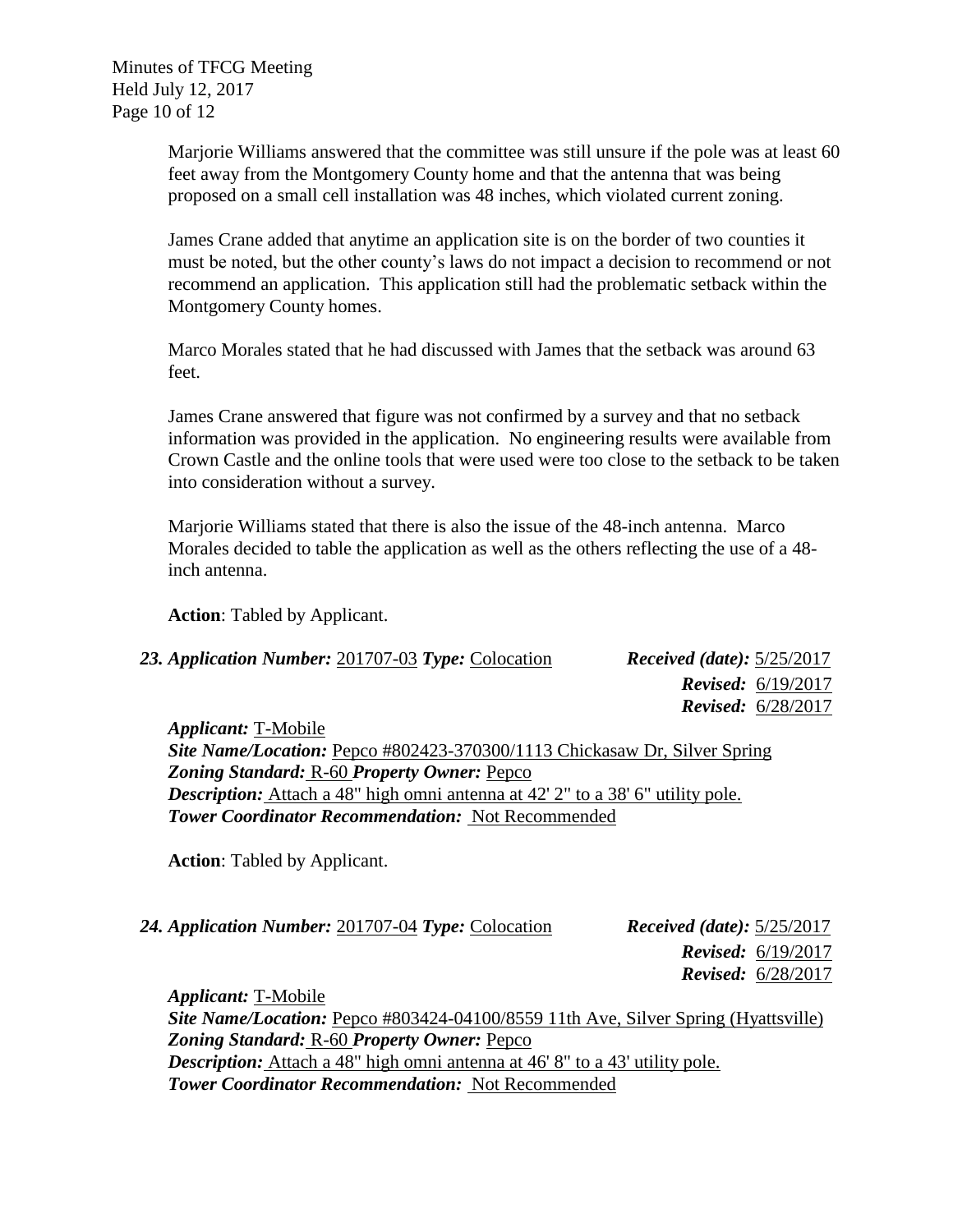Minutes of TFCG Meeting Held July 12, 2017 Page 11 of 12

**Action**: Tabled by Applicant.

*25. Application Number:* 201707-05 *Type:* Colocation *Received (date):* 5/25/2017

 *Revised:* 6/19/2017  *Revised:* 6/28/2017

*Applicant:* T-Mobile *Site Name/Location:* PEPCO #799423-0556/8600 Flower Ave, Takoma Park *Zoning Standard:* R-40 *Property Owner:* Pepco *Description:* Attach a 48" high omni antenna at 42' 2' to a 38' 6" utility pole. *Tower Coordinator Recommendation:* Not Recommended

**Action**: Tabled by Applicant.

|  | 26. Application Number: 201707-06 Type: Colocation |  |
|--|----------------------------------------------------|--|
|  |                                                    |  |

*26. Application Number:* 201707-06 *Type:* Colocation *Received (date):* 5/25/2017  *Revised:* 6/19/2017  *Revised:* 6/28/2017

*Applicant:* T-Mobile

*Site Name/Location:* PEPCO #799424-752275/8536 Piney Branch Rd, Silver Spring *Zoning Standard:* CRT-3.0 *Property Owner:* Pepco *Description:* Attach a 48" high omni antenna at 44' 2" to a 38' 6" utility pole. **Tower Coordinator Recommendation:** Conditioned on the applicant providing the Pepco work order for Pepco pole # #-799424-752275 to DPS at the time of permit application.

**Action**: Tabled by Applicant.

*27. Application Number:* 201706-21 *Type:* Colocation *Received (date):* 5/23/2017  *Revised:* 7/5/2017

*Applicant:* T-Mobile *Site Name/Location:* Battery Park/7979 Old Georgetown Rd, Bethesda *Zoning Standard:* CR-3.0 *Property Owner:* Jamal's 7979 LLC *Description:* Attach eight panel antennas; four 57"-high and four 93"-high, one 2'-wide dish and four RRHs at 120' and 136' on a 136' apartment building. *Tower Coordinator Recommendation:* Recommended